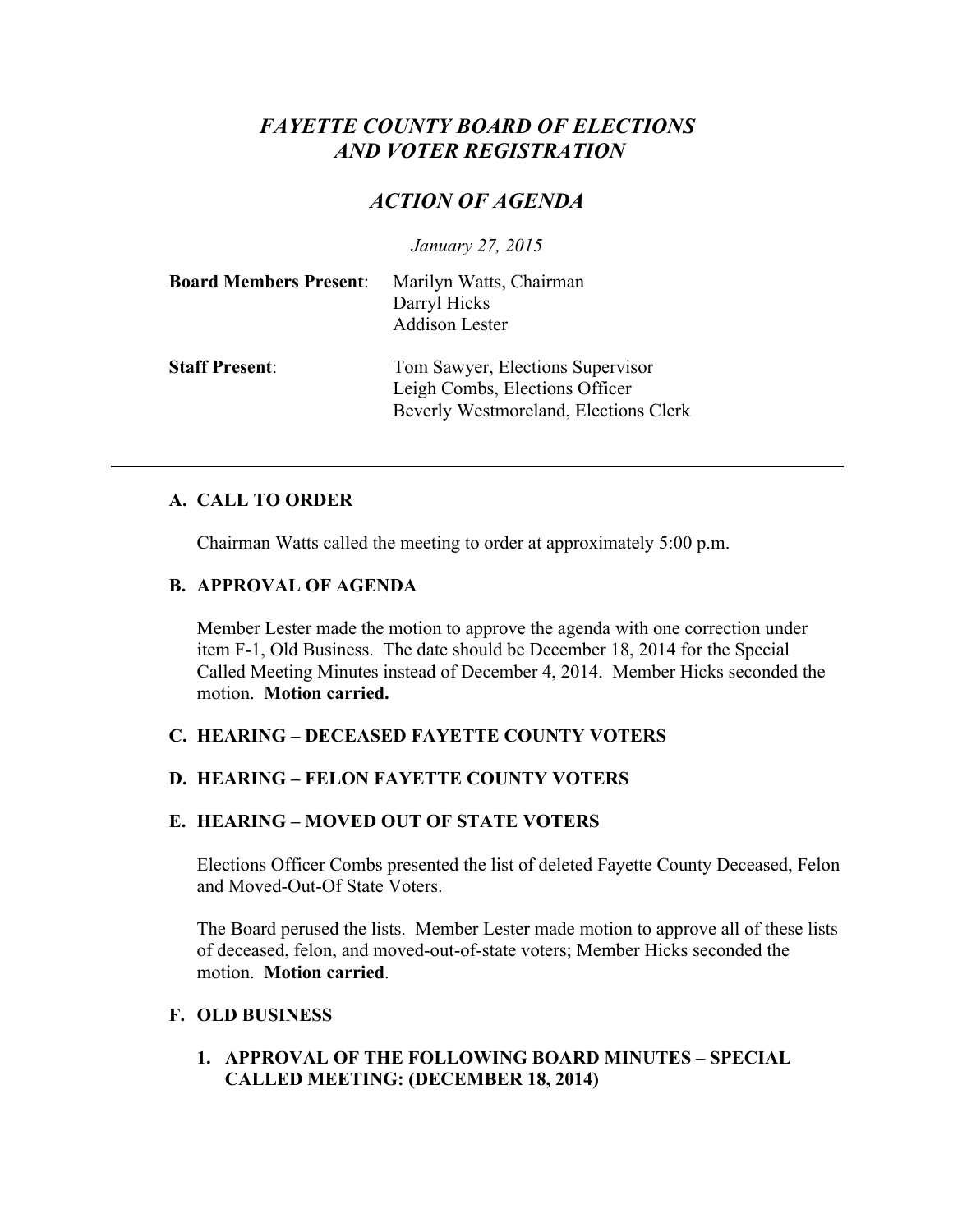Member Hicks made motion to approve the minutes of the Special Called Meeting on December 18, 2014. Member Lester seconded the motion. **Motion carried.**

#### **2. APPROVAL OF THE FOLLOWING BOARD MINUTES –SPECIAL CALLED MEETING: (DECEMBER 23, 2014)**

Member Lester made motion to approve the minutes of the Special Called Meeting on December 23, 2014. Member Hicks seconded. **Motion carried.**

#### **G. NEW BUSINESS**

#### **3. VOTER REGISTRATION DRIVE**

#### **a. TRAINING**

Supervisor Sawyer told the Board that training took place on January 8, 2014 for the Knights of Columbus. He said it was a very successful voter registration drive training class for 8 members of the Knights of Columbus.

#### **b. VOTER REGISTRATION RESULTS TO DATE**

Supervisor Sawyer gave a report to the Board that the Knights of Columbus had registered 69 new voters with their registration drive in the County high schools during January.

Chairman Watts asked Supervisor Sawyer to write a letter to this organization expressing the appreciation of the Elections Office for their contributions in this effort. Supervisor Sawyer agreed to that request.

#### **4. HB 26**

Supervisor Sawyer gave each of the Board members a copy of an email he had received from Roger Bruce regarding the issue/proposal of House Bill 26, whereby Georgia voters could vote anywhere within the county on election day.

There was brief discussion about this proposal.

#### **5. EVALUATIONS**

Supervisor Sawyer explained to the Board that he had done employee evaluations on Elections Clerk, Karen Hunter and Elections Officer, April Crosby. Chairman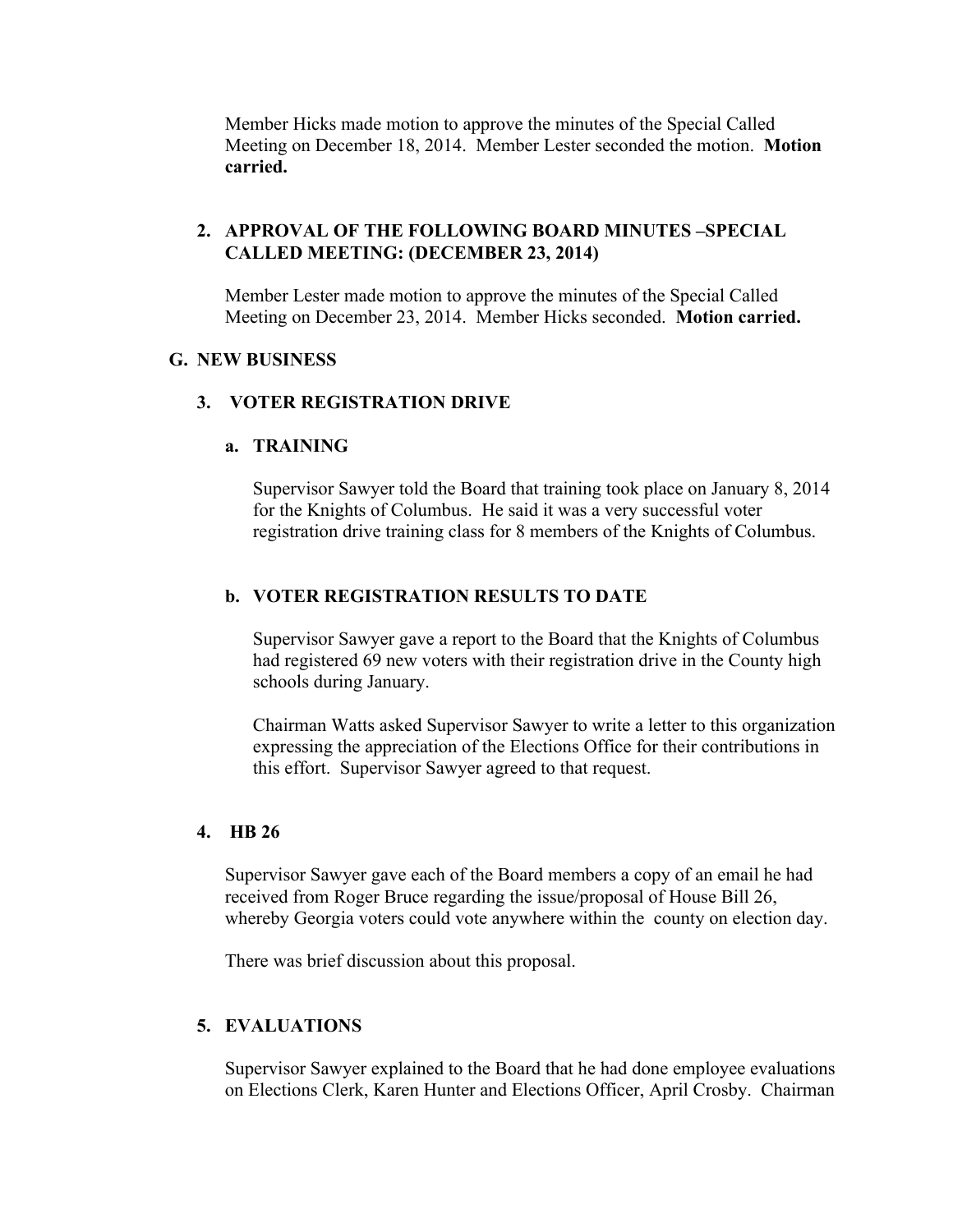Watts asked if she could see those evaluations and Supervisor Sawyer agreed to her request. Member Hicks reminded the Board that those evaluations are to be kept confidential.

## **6. PRELIMINARY BUDGET CALENDAR**

Supervisor Sawyer passed out information to the Board about the Budget Calendar. He further stated that he will put together the budget for their approval on February 24, 2015 or by March 24, 2015 at the latest..

## **7. BALOTAR**

## **a. PURCHASE PROPOSAL QUOTE – W/O FOLDER**

## **b. PURCHASE PROPOSAL QUOTE – W / FOLDER**

Supervisor Sawyer gave the Board members a copy of the quote on the above listed items (a) and (b). The Purchase Proposal Quote was submitted to him by Election Systems & Software.

Discussion ensued regarding the system and the benefit it would be to the Elections Office. The ability to print the ballots on an as needed basis would be very cost effective. The Board members carefully looked at the proposals and there was discussion as to the benefits of using the system without a folder and with a folder. Also, the subject of maintenance fees with a leased system versus purchasing the system was discussed.

#### **c. SUPPORT SERVICES**

The Board continued dialogue on the license and support policy that Election Systems & Software had in their quote.

# **d. IN-PERSON DEMONTRATION – 1ST WEEK OF APRIL**

Supervisor Sawyer told the Board that an in-person demonstration is planned during April and the Board members would have a chance to be involved in a more in-depth look at how this system operates. He mentioned that several counties in Georgia already have the Balotar system in place and that the upcoming municipal elections would be a good opportunity to begin using that technology.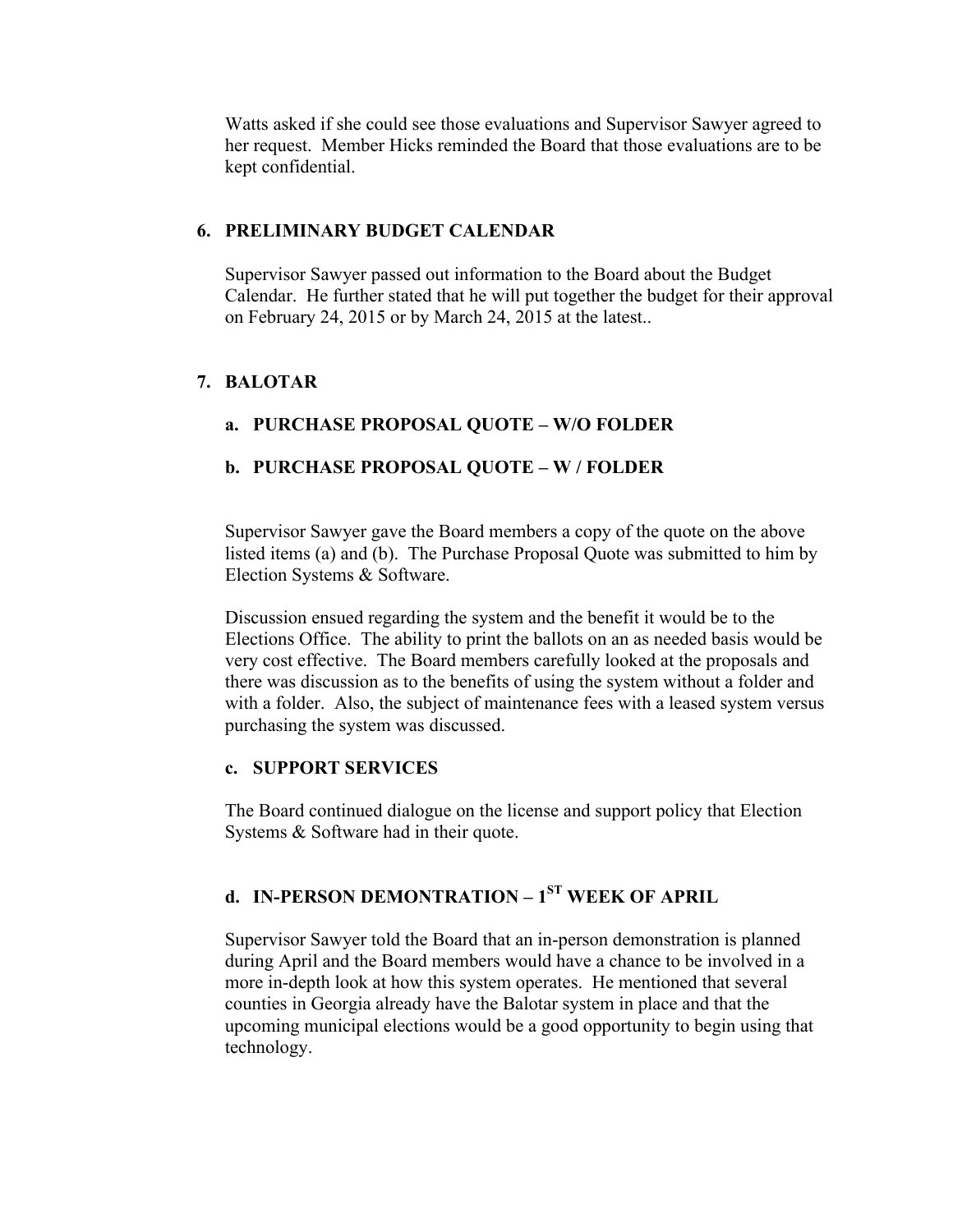Member Lester asked if this could be purchased in this year's budget. Supervisor Sawyer will check to see if this is feasible.

## **8. GEOA CONFERENCE – MAY 3, 2015 – MARRIOTT RIVERFRONT**

Supervisor Sawyer told the Board he had been to one of the planning meetings for the GEOA Conference and he will forward the agenda to them that he received at the planning meeting. All members of the Board said they wanted to attend. Supervisor Sawyer will make the reservations for this conference at the Marriott Riverfront in Savannah, GA. The plans are for all members of the staff to attend if possible.

## **H. OTHER BUSINESS**

Member Lester said he had received a phone call from one of the poll managers from the November 4, 2014 election. The poll manager was of the opinion that the training received was incomplete. The poll manager expressed that the new policy implemented during that election, of returning the memory cards early by an assistant manager and a clerk, was not made clear.

Supervisor Sawyer said that he had stressed that if returning those cards earlier was a problem, to bring them back to the office as had previously been done. Member Lester said more clarity was needed in making sure the poll managers and workers understood. It was agreed that this new procedure had worked really well on election evening and did speed the process. Supervisor Sawyer said he will keep that in mind for future training.

## **I. OTHER ITEMS FOR CONSIDERATION**

Member Lester asked about the status of the court date regarding the district voting issue. Supervisor Sawyer said this would have to go to a bench trial.

Supervisor Sawyer said he does not have the minutes for the Executive Session held on December 23, 2014 but will have them ready soon.

**At approximately 5:55 p.m., Chairman Watts asked the Board if they wanted to go into Executive Session to discuss another matter. Member Lester made the motion to go into Executive Session; Member Hicks seconded. Motion carried.**

At approximately 6:00 p.m., the Board came out of Executive Session.